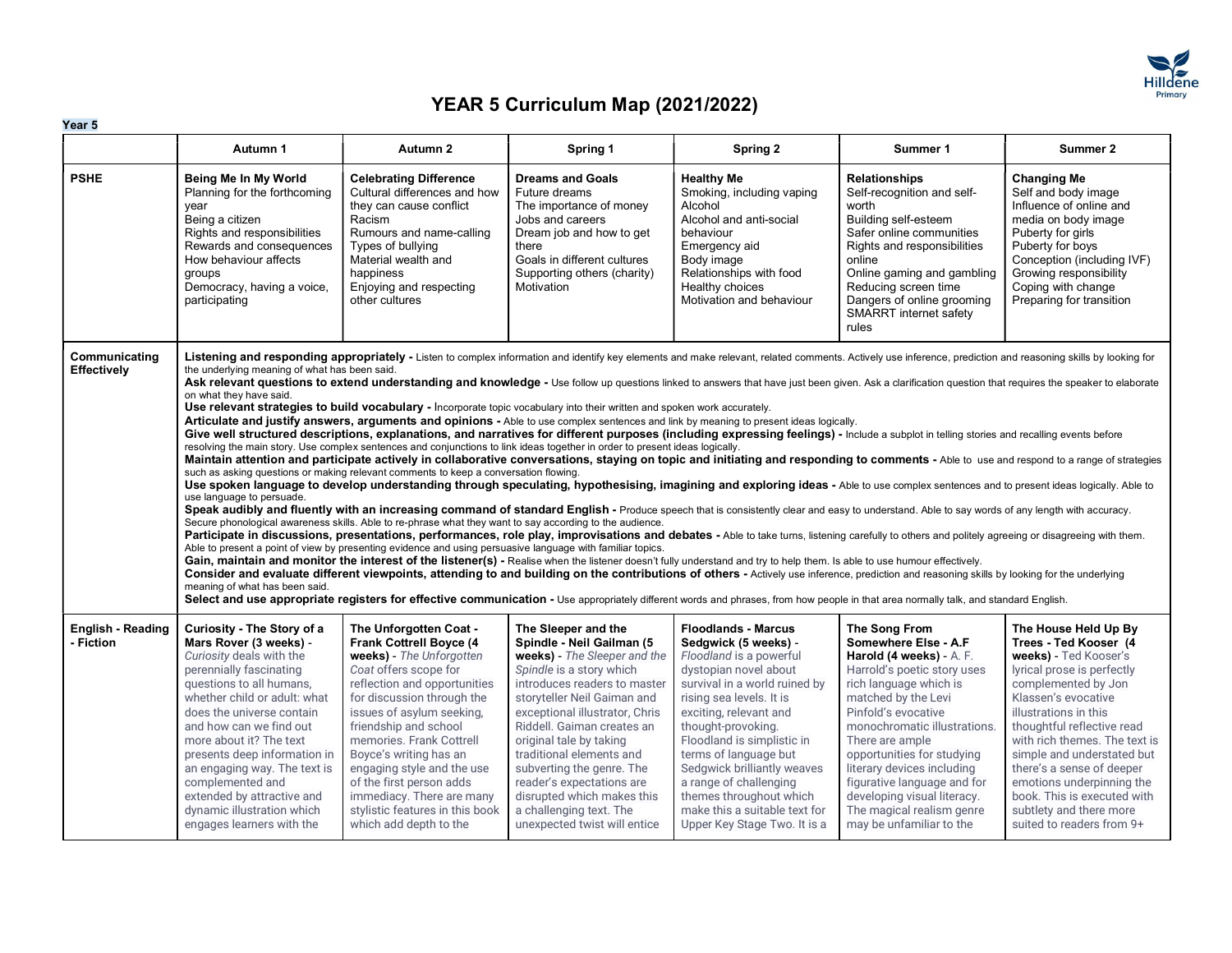

|                                            | text and content.<br>Furthermore, the book<br>develops children's visual<br>literacy by engaging children<br>with complex ideas through<br>illustration.                                   | reading experience such as<br>the inclusion of Polaroid<br>photographs and the format<br>and layout of the text.                                                                                          | them to reread and look for<br>clues that were there all<br>along. In addition, it is a<br>short text which makes it<br>ideal for rereading and<br>developing depth of<br>response. The detailed<br>illustrations add depth and<br>richness to the telling. Neil<br>Gaiman's command of the<br>English language is exquisite<br>and makes for natural<br>opportunities to study<br>sentence construction. | compelling story that not<br>only paints a vivid picture of<br>what life could be like if we<br>don't tackle climate change<br>now but it also raises<br>important questions about<br>society in general. It<br>examines how communities<br>might change when the<br>constraints of civilization<br>vanish and raw human<br>nature takes over. It also<br>links to the plight of<br>refugees and their journeys<br>as they flee danger in their<br>own countries. Floodland is<br>also relatively short which<br>makes it an ideal book to<br>read (and reread) with your<br>class, delving into in-depth<br>responses. | children and there is scope<br>here to explore the<br>relationship of fantasy and<br>reality. The characters<br>challenge stereotypes and<br>allow for thoughtful text to<br>world discussions.<br>Varmints - Helen Ward (4<br>weeks) - Varmints is a<br>stunning picturebook which<br>explores the destruction of<br>nature through lyrical prose<br>and dramatic illustrations.<br>Although this is a relatively<br>straightforward<br>story and can be accessed<br>by children in the earlier<br>junior years, the subject<br>provides plenty of scope for<br>discussion with older<br>juniors. The illustrations will<br>promote high quality<br>discussion and dialogue as<br>they are open to personal<br>interpretation. Although<br>Varmints has a fantasy<br>setting, parallels can be<br>drawn between what is<br>happening in the story and<br>the contemporary world.<br>Themes such as loss of<br>silent spaces and the lack of<br>consideration for the natural<br>world, offer rich<br>opportunities for discussion.<br>Varmints allows the reader<br>to experience empathy for<br>the protagonist who<br>chooses resistance to stand<br>up against the destruction<br>that is wrought. | who will be able to question<br>some of the things that they<br>see and have a greater<br>emotional resource to draw<br>on. |
|--------------------------------------------|--------------------------------------------------------------------------------------------------------------------------------------------------------------------------------------------|-----------------------------------------------------------------------------------------------------------------------------------------------------------------------------------------------------------|-----------------------------------------------------------------------------------------------------------------------------------------------------------------------------------------------------------------------------------------------------------------------------------------------------------------------------------------------------------------------------------------------------------|-------------------------------------------------------------------------------------------------------------------------------------------------------------------------------------------------------------------------------------------------------------------------------------------------------------------------------------------------------------------------------------------------------------------------------------------------------------------------------------------------------------------------------------------------------------------------------------------------------------------------|--------------------------------------------------------------------------------------------------------------------------------------------------------------------------------------------------------------------------------------------------------------------------------------------------------------------------------------------------------------------------------------------------------------------------------------------------------------------------------------------------------------------------------------------------------------------------------------------------------------------------------------------------------------------------------------------------------------------------------------------------------------------------------------------------------------------------------------------------------------------------------------------------------------------------------------------------------------------------------------------------------------------------------------------------------------------------------------------------------------------------------------------------------------------------------------------------------|-----------------------------------------------------------------------------------------------------------------------------|
| <b>English - Reading</b><br>- Non- Fiction | Shakleton's Journey -<br>William Grill (5 weeks) -<br>Shackleton's Journey is an<br>almost unbelievable true<br>story which makes the<br>reader question the very<br>capabilities of human | William Shakespeare -<br><b>Mick Manning and Brita</b><br>Granstrom (3 weeks) - This<br>book includes a great deal of<br>information in an engaging<br>format. The images convey<br>information about the |                                                                                                                                                                                                                                                                                                                                                                                                           |                                                                                                                                                                                                                                                                                                                                                                                                                                                                                                                                                                                                                         |                                                                                                                                                                                                                                                                                                                                                                                                                                                                                                                                                                                                                                                                                                                                                                                                                                                                                                                                                                                                                                                                                                                                                                                                        |                                                                                                                             |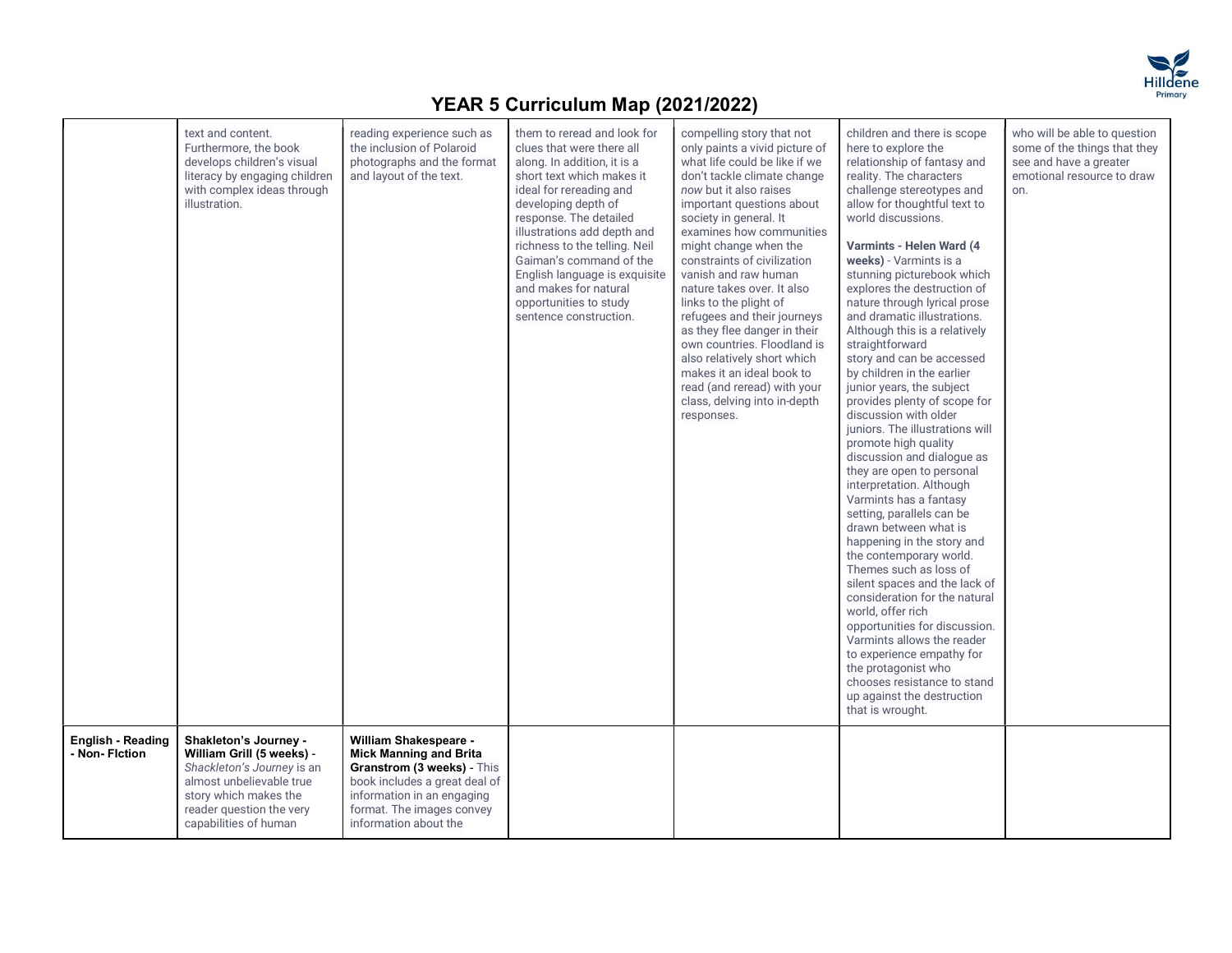

|                                                | nature. The story of<br>endurance and courage, not<br>to mention positivity and<br>sheer determination to<br>survive, is astounding and is<br>something that will stay with<br>readers forever.<br>The book contains a mixture<br>of narrative (based on fact).<br>stunning illustrations by<br>William Grill and quotes from<br>Shackleton and other crew<br>members which have been<br>taken from journals kept<br>during the expedition. This<br>mixed approach allows<br>readers to become fully<br>immersed in the story whilst<br>also reminding them at every<br>stage that this is based on<br>real events and real people.<br>Shackleton's Journey is an<br>appropriately challenging<br>text for year 5. It is also a<br>short text, which makes it<br>ideal for re-reading to<br>develop a depth of response. | setting and events in an<br>economical way and with an<br>immediacy that can be<br>understood by young<br>readers. The style of the<br>writing makes the subject<br>dynamic and appealing and<br>makes the reader feel a<br>connection with<br>Shakespeare. The authors<br>have carried out their<br>research meticulously, and<br>their enthusiasm for their<br>subject is conveyed clearly. |                                                                                                                                                                                                                                                 |                                                                                                                                                                                                                                    |                                                                                   |                                                                                                                                                                                               |
|------------------------------------------------|--------------------------------------------------------------------------------------------------------------------------------------------------------------------------------------------------------------------------------------------------------------------------------------------------------------------------------------------------------------------------------------------------------------------------------------------------------------------------------------------------------------------------------------------------------------------------------------------------------------------------------------------------------------------------------------------------------------------------------------------------------------------------------------------------------------------------|-----------------------------------------------------------------------------------------------------------------------------------------------------------------------------------------------------------------------------------------------------------------------------------------------------------------------------------------------------------------------------------------------|-------------------------------------------------------------------------------------------------------------------------------------------------------------------------------------------------------------------------------------------------|------------------------------------------------------------------------------------------------------------------------------------------------------------------------------------------------------------------------------------|-----------------------------------------------------------------------------------|-----------------------------------------------------------------------------------------------------------------------------------------------------------------------------------------------|
| <b>English - Writing</b><br><b>Fiction</b>     | Cosmic - Frank Cottrell<br>Boyce<br>One Small Step (Taiko<br>Studios)                                                                                                                                                                                                                                                                                                                                                                                                                                                                                                                                                                                                                                                                                                                                                    | Zoo - Anthony Browne<br>The Fantastic Flying Books<br>of Mr Morris Lessmore<br>(Moonbot Studios)                                                                                                                                                                                                                                                                                              | The Nowhere Emporium -<br>Ross Mackenzie                                                                                                                                                                                                        | The Present - Jacob Frey<br>I Believe in Unicorns -<br>Michael Morpurgo                                                                                                                                                            | Kick - Mitch Johnson                                                              | The Explorer - Katherine<br>Rundell                                                                                                                                                           |
| <b>English - Writing</b><br><b>Non-Fiction</b> | Mars Transmission (TWS<br>planning)                                                                                                                                                                                                                                                                                                                                                                                                                                                                                                                                                                                                                                                                                                                                                                                      |                                                                                                                                                                                                                                                                                                                                                                                               | Hatshepsut Egypt (TWS<br>planning)                                                                                                                                                                                                              |                                                                                                                                                                                                                                    | The Highwayman - Alfred<br>Noves                                                  | Scott of the Antarctic - E & J<br>Dowdeswell and Angela<br>Seddon)                                                                                                                            |
| <b>Maths</b>                                   | <b>Unit 1 - Number - Place</b><br>Value - Numbers to 100,000<br><b>Unit 2 - Number - Place</b><br>Value - Numbers to<br>1,000,000<br>Unit 3 - Number - Addition<br>and Subtraction                                                                                                                                                                                                                                                                                                                                                                                                                                                                                                                                                                                                                                       | <b>Unit 4 - Statistics</b><br>Unit 5 - Number -<br>Multiplication and Division<br>Unit 6 - Measurement - Area<br>and Perimeter                                                                                                                                                                                                                                                                | Unit 7 - Number -<br><b>Multiplication and Division</b><br><b>Unit 8 - Number - Fractions</b><br>(including decimals and<br>percentages)<br><b>Unit 9 - Number - Fractions</b><br>(including decimals and<br>percentages) - half of the<br>unit | <b>Unit 9 - Number - Fractions</b><br>(including decimals and<br>percentages) - continued<br><b>Unit 10 - Number - Fractions</b><br>(including decimals and<br>percentages)<br><b>Unit 11 - Number - Fractions</b><br>and Decimals | <b>Unit 12 - Number - Decimals</b><br>Unit 13 - Geometry -<br>Properties of Shape | Unit 14 - Geometry -<br>Properties of Shape<br>Unit 15 - Geometry -<br>Position and Direction<br>Unit 16 - Measure -<br><b>Converting Units</b><br>Unit 17 - Measure - Volume<br>and Capacity |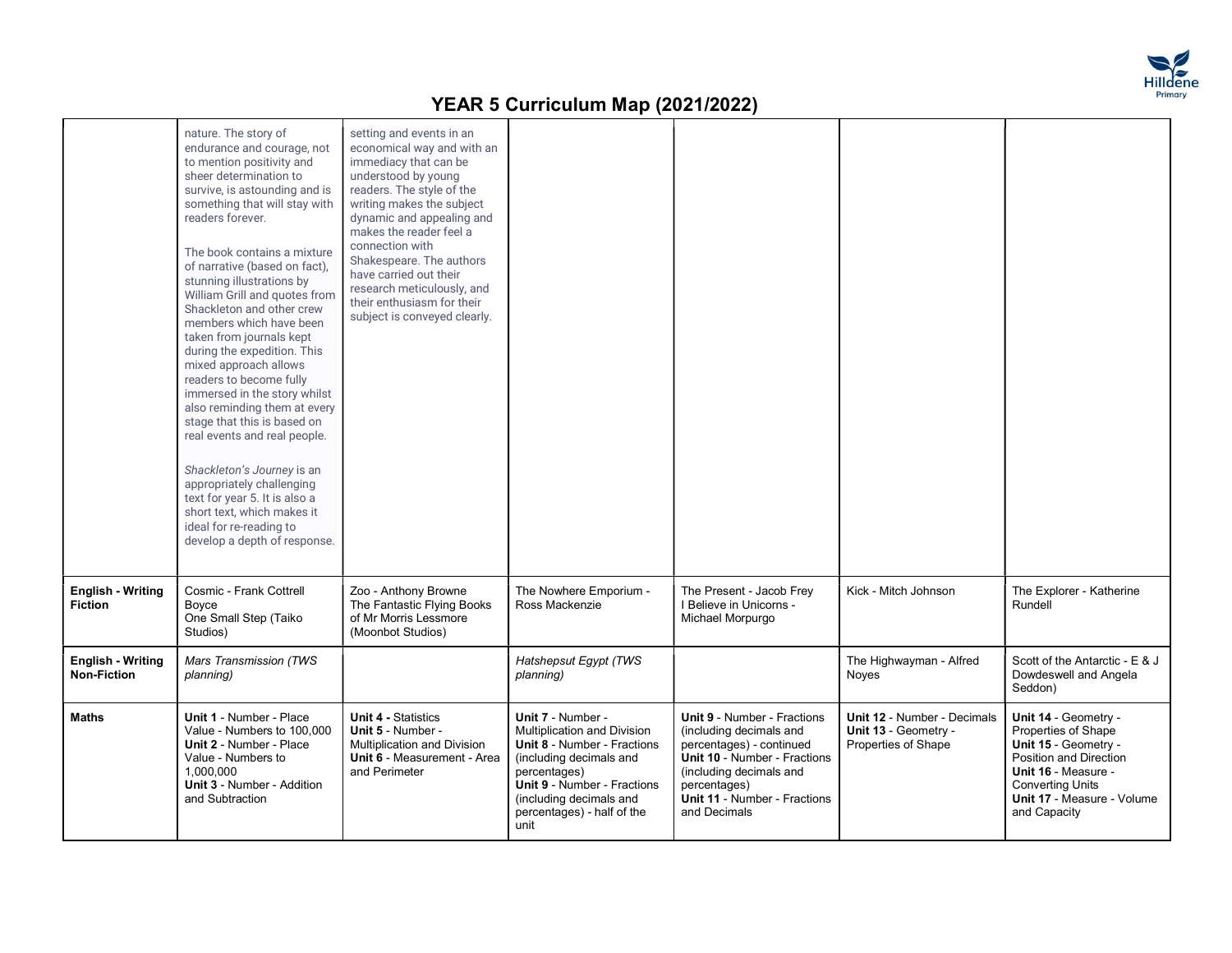

|                                               |                                                                                                                                                                                                                                                                                                                                                                                                                                                                                        |                                                                                                                                                                                                                                                                                                                                                                                                                                                |                                                                                                                                                                                                                                                                                                                                                                                                                                                                                                                                                                                                                                                                                                                                                                                                                                                                                                                                                                                                                                                    |                                                                                                                                                                                                                                                                                                                                                                                                                                                                                                                                                                                                                                                                                                        |                                                                                                                                                                                                                                                                                     | Consolidation of key<br>objective for Year 5                                                                                        |
|-----------------------------------------------|----------------------------------------------------------------------------------------------------------------------------------------------------------------------------------------------------------------------------------------------------------------------------------------------------------------------------------------------------------------------------------------------------------------------------------------------------------------------------------------|------------------------------------------------------------------------------------------------------------------------------------------------------------------------------------------------------------------------------------------------------------------------------------------------------------------------------------------------------------------------------------------------------------------------------------------------|----------------------------------------------------------------------------------------------------------------------------------------------------------------------------------------------------------------------------------------------------------------------------------------------------------------------------------------------------------------------------------------------------------------------------------------------------------------------------------------------------------------------------------------------------------------------------------------------------------------------------------------------------------------------------------------------------------------------------------------------------------------------------------------------------------------------------------------------------------------------------------------------------------------------------------------------------------------------------------------------------------------------------------------------------|--------------------------------------------------------------------------------------------------------------------------------------------------------------------------------------------------------------------------------------------------------------------------------------------------------------------------------------------------------------------------------------------------------------------------------------------------------------------------------------------------------------------------------------------------------------------------------------------------------------------------------------------------------------------------------------------------------|-------------------------------------------------------------------------------------------------------------------------------------------------------------------------------------------------------------------------------------------------------------------------------------|-------------------------------------------------------------------------------------------------------------------------------------|
| <b>Science</b>                                | Earth and Space - describe<br>the movement of the Earth,<br>and other planters, relative<br>to the Sun in the solar<br>system.<br><b>Earth and Space - describe</b><br>the movement of the Moon<br>relative to the Earth.<br><b>Earth and Space - describe</b><br>the Sun, Earth and Moon as<br>approximately spherical<br>bodies.<br>Earth and Space - use the<br>idea of the Earth's rotation to<br>explain day and night and<br>the apparent movement of<br>the sun across the sky. | Forces - explain that<br>unsupported objects fall<br>towards the Earth because<br>of the force of gravity acting<br>between the Earth and the<br>falling object.<br>Forces - identify the effects<br>of air resistance, water<br>resistance and friction, that<br>act between moving<br>surfaces,<br>Forces - recognise that<br>some mechanisms, including<br>levers, pulleys and gears,<br>allow a smaller force to have<br>a greater effect. | including their hardness, solubility, transparency,<br>conductivity (electrical and thermal) and response to<br>magnets.<br>Properties and Changes of Materials - know that some<br>materials will dissolve in liquid to form a solution, and<br>describe how to recover a substance from a solution.<br>Properties and Changes of Materials - use knowledge of<br>solids, liquids and gases to decide how mixtures might be<br>separated, including through filtering, sieving and<br>evaporating.<br>Properties and Changes of Materials - give reasons,<br>based on evidence from comparative and fiar texts, for the<br>and plastic.<br>Properties and Changes of Materials - demonstrate that<br>dissolving, mixing and changes of state are reversible<br>changes.<br>Properties and Changes of Materials - explain that some<br>changes result in the formation of new materials, and that<br>this kind of change is not usually reversible, including<br>changes associated with burning and the action of acid on<br>bicarbonate of soda. | Properties and Changes of Materials - compare and group<br>together everyday materials on the basis of their properties,<br>particular uses of everyday materials, including metals, wood                                                                                                                                                                                                                                                                                                                                                                                                                                                                                                              | <b>Living Things and Their</b><br><b>Habitats</b> - describe the<br>differences in life cycles of a<br>mammal, an amphibian, an<br>insect and a bird.<br><b>Living Things and Their</b><br>Habitats - describe the life<br>processes of reproduction in<br>some plants and animals. | Animals, Including<br><b>Humans</b> - describe the<br>changes as humans develop<br>to old age.                                      |
|                                               | displays and other presentations.                                                                                                                                                                                                                                                                                                                                                                                                                                                      | Working Scientifically - using test results to make predictions to set up further comparative and fair tests.<br>Working Scientifically - identifying scientific evidence that has been used to support or refute ideas or arguments.                                                                                                                                                                                                          |                                                                                                                                                                                                                                                                                                                                                                                                                                                                                                                                                                                                                                                                                                                                                                                                                                                                                                                                                                                                                                                    | Working Scientifically - planning different types of scientific enquiries to answer questions, including recognising and controlling variables where necessary.<br>Working Scientifically - taking measurements, using a range of scientific equipment, with increasing accuracy and precision, taking repeat readings when appropriate.<br>Working Scientifically - recording data and results if increasing complexity using scientific diagrams and labels, classification keys, tables and bar graphs.<br>Working Scientifically - reporting and presenting findings from enquiries, including conclusions, causal relationships and degree of trust in results, in oral and written forms such as |                                                                                                                                                                                                                                                                                     |                                                                                                                                     |
| <b>Humanities</b><br>(history &<br>geography) | Crime and Punishment                                                                                                                                                                                                                                                                                                                                                                                                                                                                   | <b>Mountains</b>                                                                                                                                                                                                                                                                                                                                                                                                                               | The Maya Civilisations                                                                                                                                                                                                                                                                                                                                                                                                                                                                                                                                                                                                                                                                                                                                                                                                                                                                                                                                                                                                                             | European Region                                                                                                                                                                                                                                                                                                                                                                                                                                                                                                                                                                                                                                                                                        | The Ancient Egyptians                                                                                                                                                                                                                                                               | Local area and region                                                                                                               |
| Religious<br><b>Education</b>                 | What do different people<br>believe about God?                                                                                                                                                                                                                                                                                                                                                                                                                                         | What does it mean to be<br>Muslim?                                                                                                                                                                                                                                                                                                                                                                                                             | Why is prayer important for<br>religious people?                                                                                                                                                                                                                                                                                                                                                                                                                                                                                                                                                                                                                                                                                                                                                                                                                                                                                                                                                                                                   | What does it mean to be<br>Christian?                                                                                                                                                                                                                                                                                                                                                                                                                                                                                                                                                                                                                                                                  | Justice and Poverty: Can<br>religions help to build a fair<br>world?                                                                                                                                                                                                                | Why are sources of wisdom<br>important to religious<br>people?                                                                      |
| Computing                                     | We are Game Developers<br>We are Year 5 Rule Writers                                                                                                                                                                                                                                                                                                                                                                                                                                   | We are Cryptographers<br>We are Content Evaluators                                                                                                                                                                                                                                                                                                                                                                                             | We are Architects<br>We are Protecting Our<br>Online Reputation                                                                                                                                                                                                                                                                                                                                                                                                                                                                                                                                                                                                                                                                                                                                                                                                                                                                                                                                                                                    | We are Web Developers<br>We are Responsible for Our<br><b>Online Actions</b>                                                                                                                                                                                                                                                                                                                                                                                                                                                                                                                                                                                                                           | We are Advance Gamers<br>We are Respectful of<br>Copyright                                                                                                                                                                                                                          | We are VR designers<br>We are Game Changers                                                                                         |
| Art                                           | <b>Gustav Klimt - to create sketch</b><br>books to record their<br>observations and use them to<br>review and revisit.                                                                                                                                                                                                                                                                                                                                                                 |                                                                                                                                                                                                                                                                                                                                                                                                                                                | Chinese Art - to improve their<br>mastery of art and design<br>techniques, including drawing,<br>painting and sculpture with a                                                                                                                                                                                                                                                                                                                                                                                                                                                                                                                                                                                                                                                                                                                                                                                                                                                                                                                     |                                                                                                                                                                                                                                                                                                                                                                                                                                                                                                                                                                                                                                                                                                        |                                                                                                                                                                                                                                                                                     | Express Yourself - to improve<br>their mastery of art and design<br>techniques, including drawing,<br>painting and sculpture with a |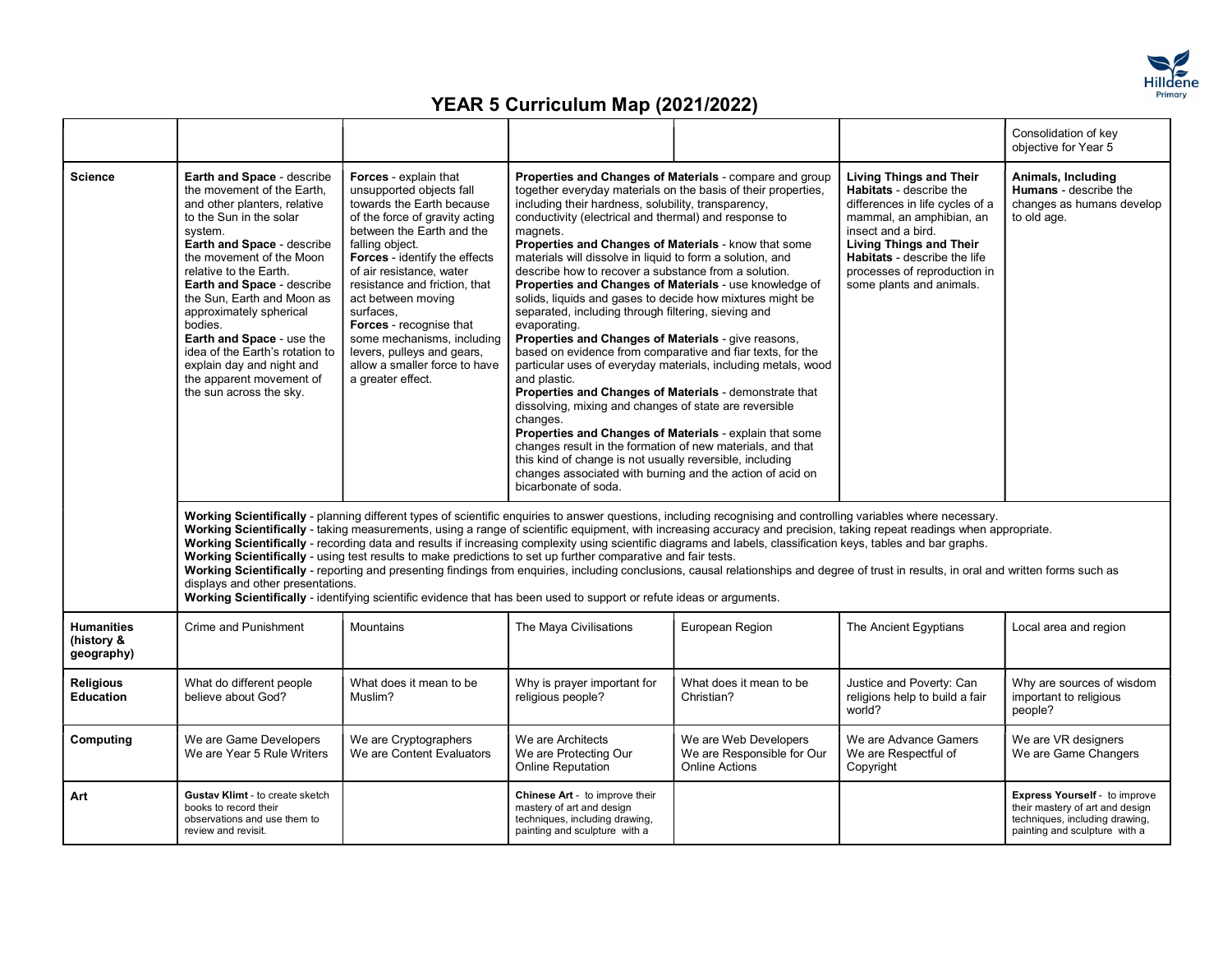

|                                 | Gustav Klimt - to improve their<br>mastery of art and design<br>techniques, including drawing<br>and painting with a range of<br>materials.<br>Gustav Klimt - learn about<br>great artists in history.                                                                                                                                                                                                                                                                                 |                                                                                                                                                                                                                                                                                                                                                                                                                                                                                                                                                                                                                                                                                                                                                                                 | range of materials.<br>Chinese Art - learn about great<br>artists and great designers in<br>history.                                                                                                                                                                                                                                                                                                                                                        |         |                                                                                                                                                                                                                                                                                                                                                                                                                                                                                                                                                                                                                                                                                                                                                                                                                                                                                                                                                                                                                                                                                                                                                                                       | range of materials. |  |
|---------------------------------|----------------------------------------------------------------------------------------------------------------------------------------------------------------------------------------------------------------------------------------------------------------------------------------------------------------------------------------------------------------------------------------------------------------------------------------------------------------------------------------|---------------------------------------------------------------------------------------------------------------------------------------------------------------------------------------------------------------------------------------------------------------------------------------------------------------------------------------------------------------------------------------------------------------------------------------------------------------------------------------------------------------------------------------------------------------------------------------------------------------------------------------------------------------------------------------------------------------------------------------------------------------------------------|-------------------------------------------------------------------------------------------------------------------------------------------------------------------------------------------------------------------------------------------------------------------------------------------------------------------------------------------------------------------------------------------------------------------------------------------------------------|---------|---------------------------------------------------------------------------------------------------------------------------------------------------------------------------------------------------------------------------------------------------------------------------------------------------------------------------------------------------------------------------------------------------------------------------------------------------------------------------------------------------------------------------------------------------------------------------------------------------------------------------------------------------------------------------------------------------------------------------------------------------------------------------------------------------------------------------------------------------------------------------------------------------------------------------------------------------------------------------------------------------------------------------------------------------------------------------------------------------------------------------------------------------------------------------------------|---------------------|--|
| Design and<br><b>Technology</b> |                                                                                                                                                                                                                                                                                                                                                                                                                                                                                        | <b>Building Bridges -use research</b><br>and develop design criteria to<br>inform the design of innovative,<br>functional, appealing products<br>that are fit for purpose, aimed at<br>particular individuals or groups.<br><b>Building Bridges - generate,</b><br>develop, model and<br>communicate their ideas through<br>discussion, annotated sketches,<br>cross-sectionals and exploded<br>diagrams, prototypes, pattern<br>pieces and computer-aided<br>design.<br><b>Building Bridges - evaluate</b><br>their ideas and products against<br>their own design criteria and<br>consider the views of others to<br>improve their work.<br><b>Building Bridges - apply their</b><br>understanding of how to<br>strengthen, stiffen and reinforce<br>more complex structures. |                                                                                                                                                                                                                                                                                                                                                                                                                                                             | Bread - | Fashion and Textiles - use<br>research and develop design<br>criteria to inform the design of<br>innovative, functional, appealing<br>products that are fit for purpose,<br>aimed at particular individuals or<br>groups.<br><b>Fashion and Textiles -</b><br>generate, develop, model and<br>communicate their ideas through<br>discussion, annotated sketches,<br>cross-sectionals and exploded<br>diagrams, prototypes, pattern<br>pieces and computer-aided<br>desian.<br><b>Fashion and Textiles - select</b><br>from and use a wider range of<br>tools and equipment to perform<br>practical tasks (e.g. cutting,<br>shaping, joining and finishings)<br>accurately.<br>Fashion and Textiles - select<br>from and use a wider range of<br>materials and components,<br>including construction materials,<br>textiles and ingredients,<br>according to their functional<br>properties and aesthetic<br>qualities.<br><b>Fashion and Textiles -</b><br>investigate and analyse a range<br>of existing products.<br>Fashion and Textiles - evaluate<br>their ideas and products against<br>their own design criteria and<br>consider the views of others to<br>improve their work. |                     |  |
| Languages                       | Pupils learn simple calculations based on the five times<br>table, and then learn how to ask for and give the time.<br>Pupils extend their food and drink vocabulary. Pupils learn<br>compared with eating habits in Spain.<br>Pupils learn how to give their opinions of different food and<br>drink and complete a simple food / drink diary in Spanish.<br>Pupils also focus on pronunciation, memory, pattern finding,<br>sentence building, autonomy, performance and creativity. | how to say when mealtimes are and what they usually have,                                                                                                                                                                                                                                                                                                                                                                                                                                                                                                                                                                                                                                                                                                                       | Pupils focus on sports and opinions.<br>Pupils pronounce cognate and other sports accurately from<br>text, applying phonics knowledge from previous years.<br>Pupils practise using a dictionary to look up unknown words.<br>Pupils learn how to describe sports, using simple sentences<br>with 'tiene', 'es' and 'hay' for their peers to quess.<br>Pupils learn how to say which sports they like/dislike doing,<br>using 'me gusta' + infinitive verb. |         | Pupils use dictionaries to look up different instruments. They<br>use opinions in the context of different types of music, and to<br>give reasons why, using 'porque' (because).<br>Pupils use Spanish verbs to give an opinion 'gustar' (to like)<br>& 'encantar' (to love) and adjectives to describe things.<br>Pupils learn that these must match the number & gender of<br>the thing they describe.<br>Pupils use the language they have learnt to create short<br>raps or songs about food, sports or music.<br>Pupils are encouraged to work independently, in pairs and<br>small groups sharing knowledge, and to speak aloud when<br>possible.                                                                                                                                                                                                                                                                                                                                                                                                                                                                                                                               |                     |  |